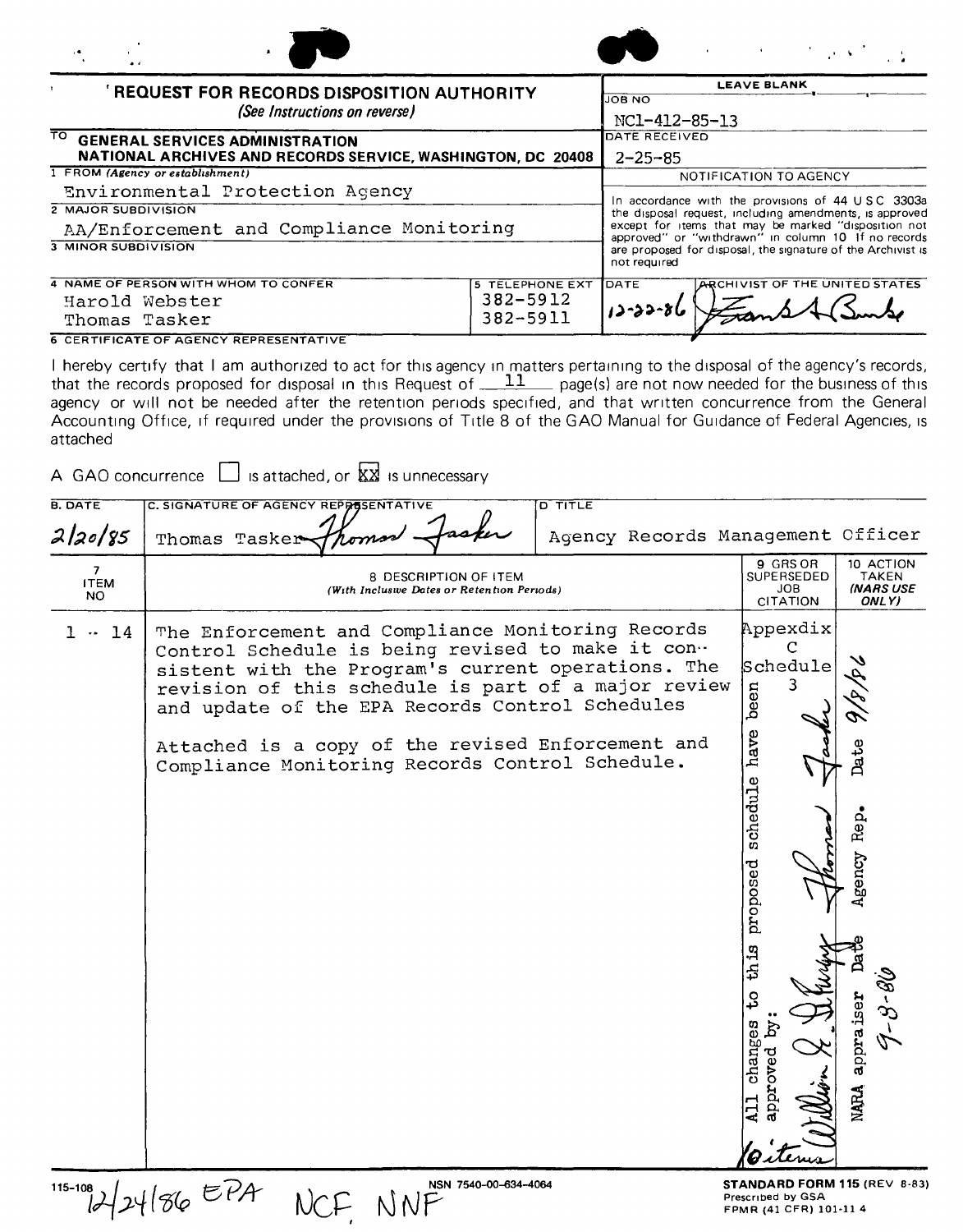|                | U.S. ENVIRONMENTAL PROTECTION AGENCY-RECORDS CONTROL SCHEDULES                                                                                                                                                                                                                                                                                                                                                                                                                                                                          |                                                                                                                                                                                                                                                                                                                                                                                 | <b>SCHED NO</b>           |
|----------------|-----------------------------------------------------------------------------------------------------------------------------------------------------------------------------------------------------------------------------------------------------------------------------------------------------------------------------------------------------------------------------------------------------------------------------------------------------------------------------------------------------------------------------------------|---------------------------------------------------------------------------------------------------------------------------------------------------------------------------------------------------------------------------------------------------------------------------------------------------------------------------------------------------------------------------------|---------------------------|
|                | ENFORCENENT AND COMPLIANCE MONITORING AND OTHER ENFORCEMENT<br><b>RECORDS</b>                                                                                                                                                                                                                                                                                                                                                                                                                                                           | COYFFLICABLE HEADOUARTERS OFFICE                                                                                                                                                                                                                                                                                                                                                |                           |
| <b>ITEM</b>    | NAME AND DESCRIPTION OF RECORD/FILE                                                                                                                                                                                                                                                                                                                                                                                                                                                                                                     | RETENTION PERIOD AND DISPOSITION                                                                                                                                                                                                                                                                                                                                                |                           |
| $\mathbf{1}$ . | Controlled and Major Correspondence of the Assistant Adminis-<br>trator for Enforcement and Compliance Monitoring. Includes<br>copies of controlled and major correspondence signed by the<br>Assistant Administrator. The correspondence significantly<br>documents the program activities and was processed under<br>special handling control procedures because of the impor-<br>tance of the letters or time requirements of replies.<br>Records consist of copies of incoming letters, copies<br>of the responses, and enclosures. | Retention: Permanent.<br>Disposition: Break file at end of year. Keep<br>in office current plus 1 additional year, then<br>transfer to the FRC. Keep in FRC 10 years, then<br>offer to National Archives in 5 year blocks.                                                                                                                                                      |                           |
| 2.             | General Correspondence of the Assistant Administrator<br>for Enforcement and Compliance Monitoring. Includes copies<br>of non-controlled (routine) correspondence. Records also<br>consist of incoming letters and enclosures.                                                                                                                                                                                                                                                                                                          | Retention: Retain 5 years.<br>Disposition: Break file at end of year. Keep<br>in office I year, then transfer to FRC. Destroy<br>when 5 years old.                                                                                                                                                                                                                              |                           |
| 3.             | Program Development File. Consists of records related to<br>the development of enforcement and compliance monitoring<br>policies and programs. Records consist of correspondence,<br>issue papers and reports relative to policy, strategy,<br>program control, research priorites, legislative priorities,<br>and other related records.                                                                                                                                                                                               | Retention: Permanent.<br>Disposition: Break file at end of 2 years. Keep<br>in office 3 years, then transfer to the FRC. Keep<br>in FRC for 20 years, then offer to the National<br>Archives in $s$ year blocks.                                                                                                                                                                | RECORDS MANAGEMENT MANUAL |
| 4.             | Program Management File. Consists of records related to the<br>management and administrative support of each unit of the<br>Office of Enforcement and Compliance Monitoring. Records<br>consist of program planning and implementation, personnel<br>needs, work accomplishments, budgetary materials, and<br>other program management activities.                                                                                                                                                                                      | Retention: Retain 5 years.<br>Disposition: Break file at end of year. Keep in<br>office I year, then transfer to the FRC.<br>Destroy<br>when 5 years old.                                                                                                                                                                                                                       |                           |
| 5.             | Speeches by Assistant Administrator or Staff. Speeches pre-<br>pared for delivery at civic functions and professional<br>conferences and meetings.                                                                                                                                                                                                                                                                                                                                                                                      | Retention:<br>a. Record Copy. Permanent.<br>b. Information Copies. Retain 1 year.<br>Disposition:<br>a. Record Copy. Break file after presentation.<br>Keep in office 5 year, then transfer to the<br>FRC. Keep in FRC 5 years, then transfer to<br>the National Archives in 5 year blocks.<br>b. Information Copies: Destroy when 1 year old<br>or sooner if no longer needed. |                           |

 $\frac{1}{1+\epsilon_0}$  $\bar{L}$ 

 $\frac{1}{3}$  ,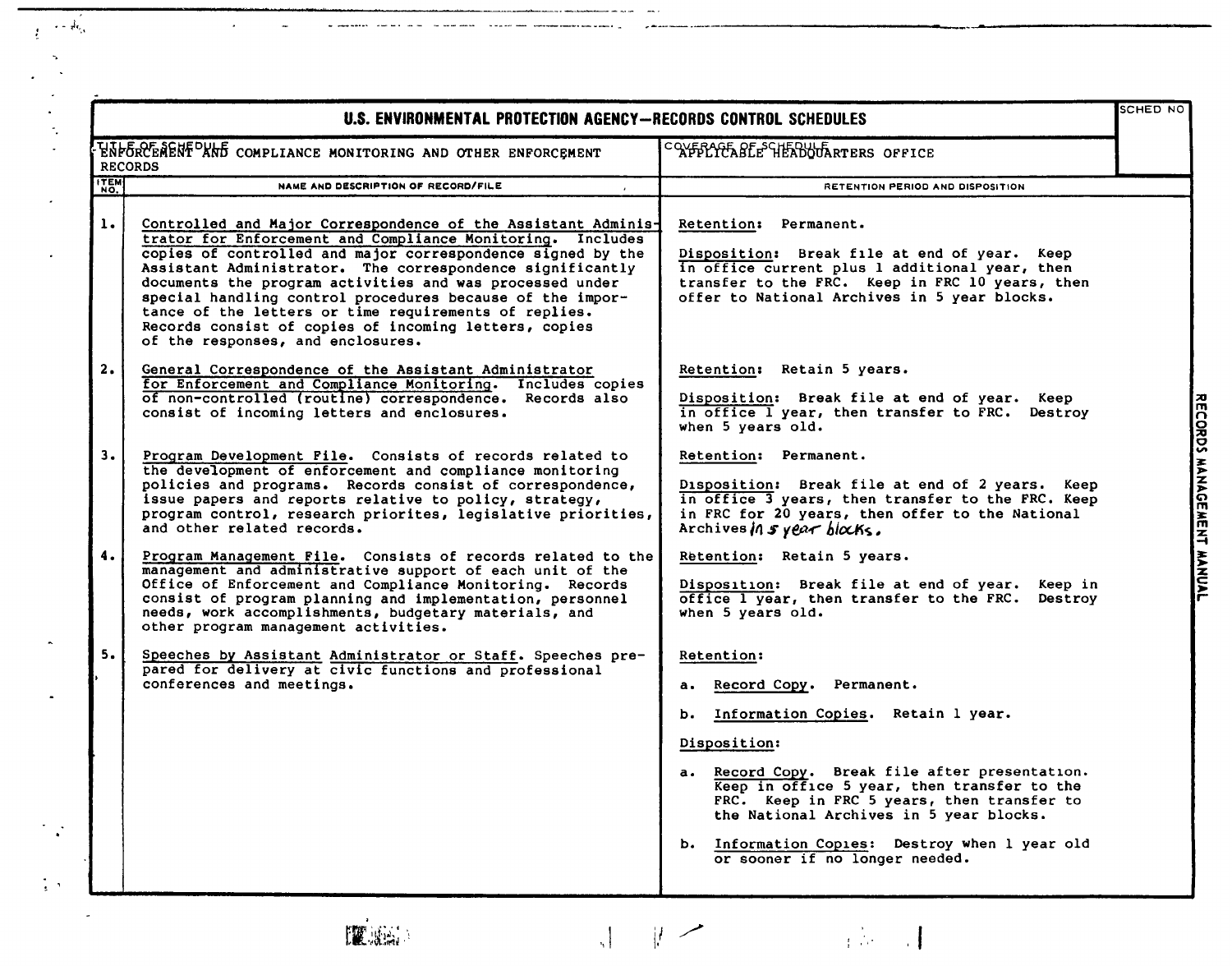|                 | U.S. ENVIRONMENTAL PROTECTION AGENCY-RECORDS CONTROL SCHEDULES                                                                                                                                                                                                                                                                                                                                                                                                                                                                                            |                                                                                                                                                                                                                                       | SCHED.NO |
|-----------------|-----------------------------------------------------------------------------------------------------------------------------------------------------------------------------------------------------------------------------------------------------------------------------------------------------------------------------------------------------------------------------------------------------------------------------------------------------------------------------------------------------------------------------------------------------------|---------------------------------------------------------------------------------------------------------------------------------------------------------------------------------------------------------------------------------------|----------|
|                 | TITLE OF SCHEDULE<br>ENFORCEMENT AND COMPLIANCE MONITORING AND OTHER ENFORCEMENT<br><b>RECORDS</b>                                                                                                                                                                                                                                                                                                                                                                                                                                                        | COVERAGE OF SCHEDULE<br>APPLICABLE HEADQUARTERS OFFICE                                                                                                                                                                                |          |
| ITEM            | NAME AND DESCRIPTION OF RECORD/FILE                                                                                                                                                                                                                                                                                                                                                                                                                                                                                                                       | RETENTION PERIOD AND DISPOSITION                                                                                                                                                                                                      |          |
| 6.              | Freedom of Information Response File. Includes copies of<br>incoming requests for information under the Freedom of<br>Information Act, copies of replies, and copies of any<br>interagency memoranda concerning the request. Note: this<br>file does not contain the Program's official record of<br>information being requested.                                                                                                                                                                                                                         | Retention: Retain 2 years.<br>Disposition: Break file at end of year. Keep<br>in Office current plus 1 additional year.<br>Destroy when 2 years old.                                                                                  |          |
| 7.              | Job Applications - Attorneys. Solicited and unsolicited<br>applications for jobs as attorneys in EPA. Records consist<br>of letters requesting jobs, resumes and photos, and interview                                                                                                                                                                                                                                                                                                                                                                    | Retention: Retain 1 year after review and<br>evaluations.                                                                                                                                                                             |          |
|                 | notes and comments.                                                                                                                                                                                                                                                                                                                                                                                                                                                                                                                                       | Disposition: Break file at end of 6 months.<br>Keep in office 6 additional months, then<br>destroy.                                                                                                                                   |          |
|                 | OTHER HEADQUARTERS ENFORCEMENT RECORDS                                                                                                                                                                                                                                                                                                                                                                                                                                                                                                                    |                                                                                                                                                                                                                                       |          |
| 8.              | Development and Enforcement of Air and Water Standards by<br>States.                                                                                                                                                                                                                                                                                                                                                                                                                                                                                      |                                                                                                                                                                                                                                       |          |
|                 | a. Air. Submission, progress, and status of clean air<br>standards being enacted into law by States and Terriroties<br>and submitted to EPR for review and approval. Records<br>consist of letters requesting legal interpretations and<br>opinions, copies of state actoor programs, regional<br>office review and comments, and technical reviews.                                                                                                                                                                                                      | Retention: Retain 12 years after completion<br>of program.<br>Disposition: Break file upon completion of<br>program. Keep in ofice 1 additional year,<br>then send to FRC. Destroy when 12 years old.                                 |          |
|                 | b. Water.                                                                                                                                                                                                                                                                                                                                                                                                                                                                                                                                                 |                                                                                                                                                                                                                                       |          |
| $\bullet$<br>s. | (1) Submission, progress, and status of clean water<br>standards being enacted into law by States and Territorle<br>and submitted to EPA for review and approval. Records<br>consist of letters requesting legal interpretations and<br>opinions, copies of State acts or programs, regional<br>office reviews and comments, and technical reviews.<br>Letters to Governors approving action by State to<br>clean up a water body, press releases, State publica-<br>tions on pollution control directions to industry,<br>and summaries of State action. | Retention: Retain 12 years after completion<br>of program.<br>Disposition: Break file upon completion of<br>program. Keep in office 1 additional year,<br>then send to FRC. Destroy when 12 years old.                                |          |
|                 | (2) Contains documents pertaining to the waterways<br>within and bordered by the States, the industries within<br>the States, activities of the States relative to the<br>permit program, development of State clean water acts<br>and agencies to monitor and enforce them, and cases<br>referred by EPA to Justice Department for action.                                                                                                                                                                                                               | Retention: Permanent.<br>Disposition: Break file at the completion of<br>or change in State Permit Programs. Keep in<br>office 2 additional years, then send to FRC.<br>Keep in FRC 15 years, then offer to the<br>National Archives. |          |

ستتكخففه

 $\sim$   $\sim$ 

 $\omega_{\rm m}^{-1}$ 

 $\sim$   $\sim$ 

 $\mathcal{L}=\mathcal{L}^{\top}\mathcal{L}$  .

الأمالية التقا

 $\mathcal{L}^{\text{max}}$  and  $\mathcal{L}^{\text{max}}$ 

 $\frac{1}{2}$  .

 $\mathbf{F}^{\text{max}}_{\text{max}}$  $\left| \begin{array}{c} \hline \end{array} \right|$  $\mathcal{P}^{\text{in}} \subset \mathbb{C}[\mathcal{M}]$  $\sim 10^7$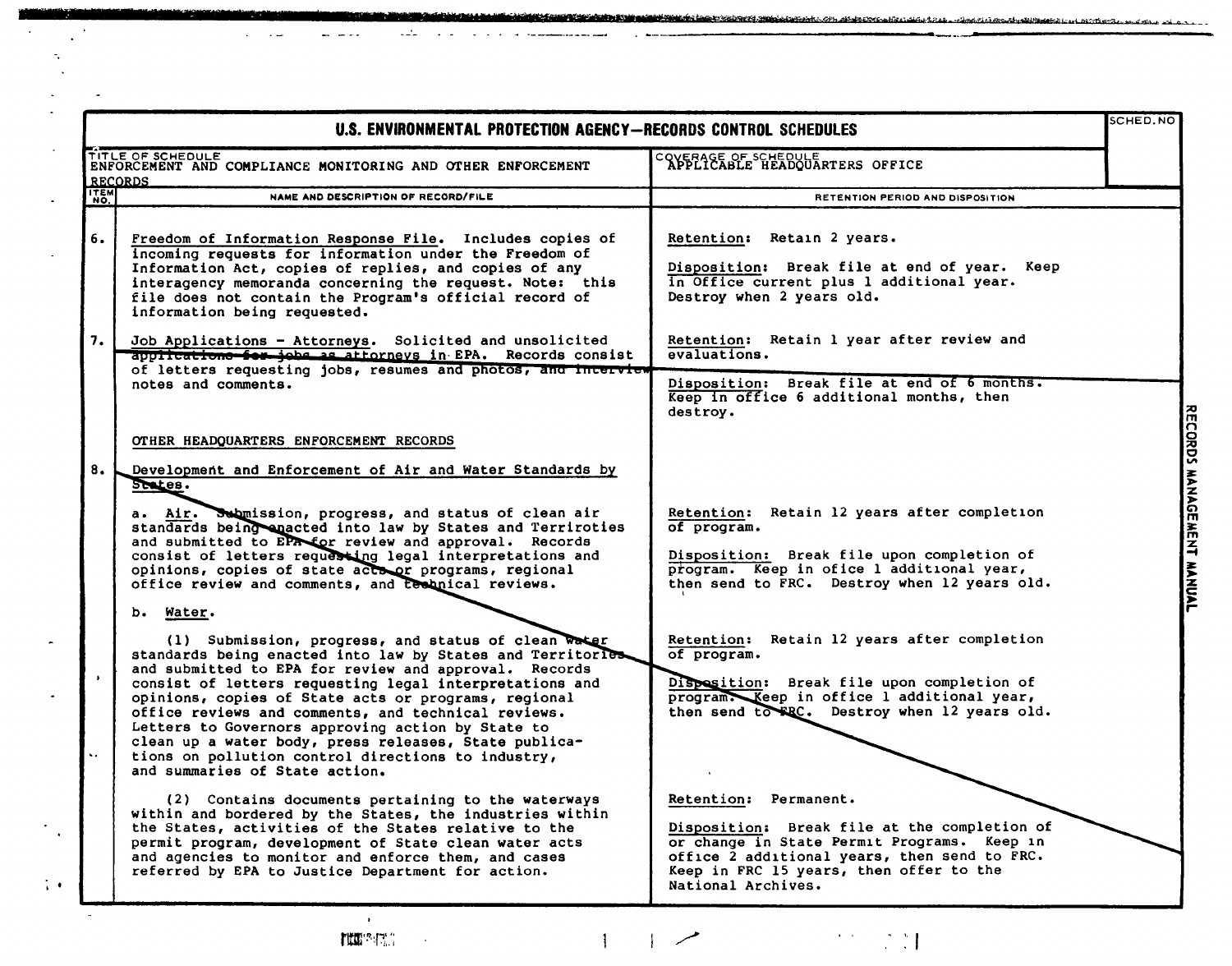|                                                                                                                                                                                                                                                                                                                                                                                                                                                                                                                                                                                                                                                                                                                                                                                                                                                                                                                                                                                                                                                                                                                                                                                                                                                                                                                                                                                                                                                                                                                                                                                                                                                                                                                                                                                                                                                                                                                                                                                                                                                                                                                                                     | <b>SCHED NO</b>                                                |                           |
|-----------------------------------------------------------------------------------------------------------------------------------------------------------------------------------------------------------------------------------------------------------------------------------------------------------------------------------------------------------------------------------------------------------------------------------------------------------------------------------------------------------------------------------------------------------------------------------------------------------------------------------------------------------------------------------------------------------------------------------------------------------------------------------------------------------------------------------------------------------------------------------------------------------------------------------------------------------------------------------------------------------------------------------------------------------------------------------------------------------------------------------------------------------------------------------------------------------------------------------------------------------------------------------------------------------------------------------------------------------------------------------------------------------------------------------------------------------------------------------------------------------------------------------------------------------------------------------------------------------------------------------------------------------------------------------------------------------------------------------------------------------------------------------------------------------------------------------------------------------------------------------------------------------------------------------------------------------------------------------------------------------------------------------------------------------------------------------------------------------------------------------------------------|----------------------------------------------------------------|---------------------------|
| COVERAGE OF SCHEDULE<br>APPLICABLE HEADQUARTERS OFFICE                                                                                                                                                                                                                                                                                                                                                                                                                                                                                                                                                                                                                                                                                                                                                                                                                                                                                                                                                                                                                                                                                                                                                                                                                                                                                                                                                                                                                                                                                                                                                                                                                                                                                                                                                                                                                                                                                                                                                                                                                                                                                              |                                                                |                           |
| RETENTION PERIOD AND DISPOSITION                                                                                                                                                                                                                                                                                                                                                                                                                                                                                                                                                                                                                                                                                                                                                                                                                                                                                                                                                                                                                                                                                                                                                                                                                                                                                                                                                                                                                                                                                                                                                                                                                                                                                                                                                                                                                                                                                                                                                                                                                                                                                                                    |                                                                |                           |
| Retention: Retain 20 years.<br>Disposition: Break file upon completion of<br>program. Keep in office l additional year,<br>then transfer to FRC. Destroy when 20<br>vears old.                                                                                                                                                                                                                                                                                                                                                                                                                                                                                                                                                                                                                                                                                                                                                                                                                                                                                                                                                                                                                                                                                                                                                                                                                                                                                                                                                                                                                                                                                                                                                                                                                                                                                                                                                                                                                                                                                                                                                                      |                                                                |                           |
| Retention: Retain 25 years.<br>Disposition: Break file at the end of 5 years.<br>Keep in office 1 additional year, then send<br>to FRC. Destroy when 25 years old.<br>Retention: Retain 25 years.<br>Disposition: Break file at end of 5 years.<br>Reep in office 1 additional year, then send<br>to FRC. Destroy when 25 years old.<br>Retention: Permanent.<br>Disposition: Break file after completion of<br>action or termination of program. Keep in<br>office 1 additional year, then send to FRC.<br>Keep in FRC 15 years, then offer to the<br>National Archives.                                                                                                                                                                                                                                                                                                                                                                                                                                                                                                                                                                                                                                                                                                                                                                                                                                                                                                                                                                                                                                                                                                                                                                                                                                                                                                                                                                                                                                                                                                                                                                           |                                                                | RECORDS MANAGEMENT MANUAL |
| TITLE OF SCHEDULE<br>- ENFORCEMENT AND COMPLIANCE MONITORING AND OTHER ENFORCEMENT<br>NAME AND DESCRIPTION OF RECORD/FILE<br>$\left($ 3) Contains documents pertaining to the interim<br>program for controlling water pollutants. Documents<br>and data relating to statement of program, analysis<br>of State laws, interim authorization, various programs<br>and authorities, and statements from Attorney General.<br>a. Clean Air Act. File contains documents and data<br>relating to the entire Act, sections of the Act, and<br>interpretations and implementation of the Act. Such<br>data are presented in the form of memos, reports,<br>newspaper and magazine articles, and correspondence.<br>Subjects consists of meetings and agenda for meetings,<br>notices of changes in sections of the Clean Air Act,<br>and Notices of Proposed Rule changes relating to the<br>(1) File contains documents and date relating to the<br>entire het, sections of the Act, and interpretations and<br>implementation of the Act. Such data are presented in the<br>form of memos, reports, newspapers and magazine articles<br>and correspondence. Subjects consist of meetings and<br>agenda for meetings, notices of changes in sections of<br>the Clean Water Act and Notices of Proposed Rule changes<br>(2) Contains documents relating to the development<br>of the Refuse Act Permit Program and covers such items<br>as the Permit Application Form and entry instructions,<br>citizens assistance in program enforcement. plan for<br>computer processing, philosophy of permit program,<br>setting up conference hearings, developing standards, and<br>correspondence and reports relative to the application<br>and enforcement of the Refuse Act of 1899. Also, contains<br>documents and data relative to complaints from States<br>about pollution, response from offenders (polluters),<br>notice of enforcement action, regional recommendations<br>to file civil suit, checklists in support of abatement<br>action, attempt to get offenders to file acceptable<br>permits, litigation reports, and notices of legal action | U.S. ENVIRONMENTAL PROTECTION AGENCY-RECORDS CONTROL SCHEDULES |                           |



 $\Delta$ Ñ,

 $\overline{\phantom{a}}$ 

 $\frac{1}{2}$  .

 $\mathcal{L}^{\bullet}$ 

 $\mathbb{R}$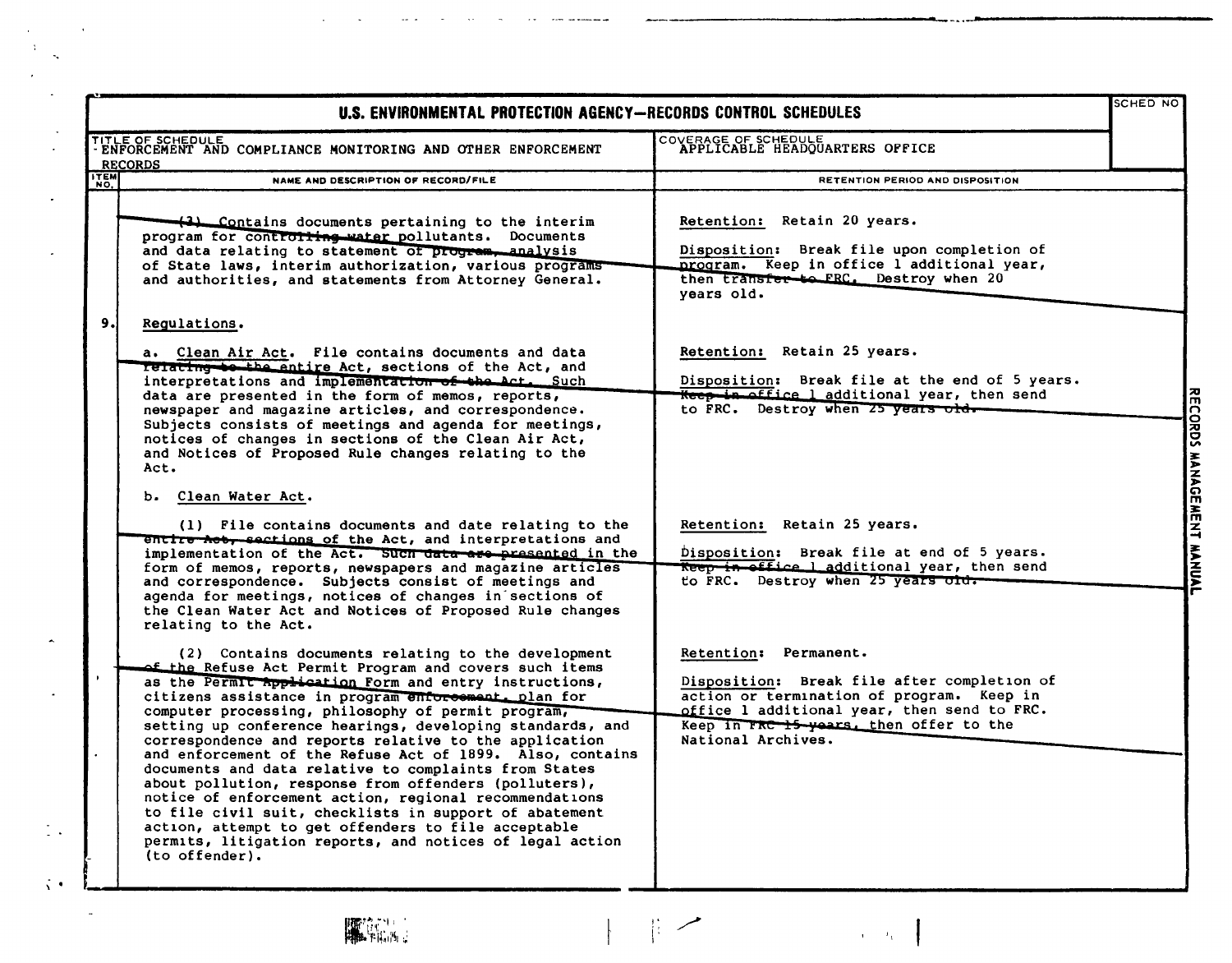|                | U.S. ENVIRONMENTAL PROTECTION AGENCY-RECORDS CONTROL SCHEDULES                                                                                                                                                                                                                                                                                                                                                                                                                                                                                                                                                                                                                                                                                                                                                                                                                                                                                                                                                                                                                                                                                                              |                                                                                                                                                                                                                                                                                                                                                                                                                                                                                                                                          | SCHED. NO |
|----------------|-----------------------------------------------------------------------------------------------------------------------------------------------------------------------------------------------------------------------------------------------------------------------------------------------------------------------------------------------------------------------------------------------------------------------------------------------------------------------------------------------------------------------------------------------------------------------------------------------------------------------------------------------------------------------------------------------------------------------------------------------------------------------------------------------------------------------------------------------------------------------------------------------------------------------------------------------------------------------------------------------------------------------------------------------------------------------------------------------------------------------------------------------------------------------------|------------------------------------------------------------------------------------------------------------------------------------------------------------------------------------------------------------------------------------------------------------------------------------------------------------------------------------------------------------------------------------------------------------------------------------------------------------------------------------------------------------------------------------------|-----------|
| <b>RECORDS</b> | TITLE OF SCHEDULE<br>ENFORCEMENT AND COMPLIANCE MONITORING AND OTHER ENFORCEMENT                                                                                                                                                                                                                                                                                                                                                                                                                                                                                                                                                                                                                                                                                                                                                                                                                                                                                                                                                                                                                                                                                            | CONFILICABLE <sup>SCHER</sup> DULARTERS OFFICE                                                                                                                                                                                                                                                                                                                                                                                                                                                                                           |           |
|                | NAME AND DESCRIPTION OF RECORD/FILE                                                                                                                                                                                                                                                                                                                                                                                                                                                                                                                                                                                                                                                                                                                                                                                                                                                                                                                                                                                                                                                                                                                                         | RETENTION PERIOD AND DISPOSITION                                                                                                                                                                                                                                                                                                                                                                                                                                                                                                         |           |
| <b>ITEM</b>    | (3) Contains documents pertaining to EPA attempts<br>to restrict pollution through the use of the Refuse Act.<br>Records in file consist of such teems as checklists in<br>support of water pollution actions, summary factsheets;<br>summaries of action of review committees, and Notices<br>of proposed changes to the regulations.<br>c. Federal Insecticide, Fungicide, and Rodenticide Act.<br>File contains documents and data relating to the entire<br>Act, sections of the het, and interpretations and im-<br>plementation of the Act. Such data are presented in the<br>form of memos, reports, newspapers and magazines articles,<br>and correspondence. Subjects consist of meetings and<br>agenda for meetings, notice of changes in sections of the<br>Act, and Notices of Proposed Rule changes relating to the<br>Act.<br>d. Resource Conservation and Recovery Act of 1976. File<br>contains documents and data relating to the entire Act,<br>sections of the Act, and interpretations and implementation<br>of the Act. Such data are presented in the form of memos,<br>reports, newspaper and magazine articles, and correspon-                      | Retention: Retain 10 years after completion<br>of case.<br>Disposition: Break file upon completion of<br>case. Keep in office I additional year, then<br>send to FRC. Destroy when 10 years old.<br>Retention: Retain 25 years.<br>Disposition: Break file at end of 5 years.<br>Keep in office 1 additional year, then send<br>to FRC. Destroy when 25 years old.<br>Retention: Retain 25 years.<br>Disposition: Break file at the end of 5 years.<br>Keep in office 1 additional year, then send to<br>FRC. Destroy when 25 years old. |           |
|                | dence. Subjects consists of meetings and agenda for<br>meetings, notices of changes in sections of the RCRA Act,<br>and Notices of Proposed rule changes relating to the Act.<br>e. Comprehensive Environmental Response, Compensation, and<br>Liability Act. File contains documents and data relating to<br>the entire Act, sections of the Act, and interpretations and<br>implementation of the Act. Such data are presented in the<br>form of memos, reports, newspapers and magazines articles,<br>and correspondence. Subjects consists of meetings and<br>agenda for meetings, notices of changes in sections of the<br>CERCL Act, and Notices of Proposed Rule changes relating to<br>the Act.<br>f. Toxic Substances Control Act. File contains documents<br>and data relating to the entire Act, Sections of the Act<br>and interpretations and implementation of the Act. Such<br>data are presented in the form of memos, reports, newspapers<br>and magazines articles and correspondence. Subjects consist<br>of meetings and agenda for meetings, notices of changes in<br>sections of the Act and Notices of Proposed Rule changes<br>relating to the Act. | Retention: Retain 25 years.<br>Disposition: Break file at end of 5 years.<br>Keep in office 1 additional year, then send<br>to FRC. Destroy when 25 years old.<br>Retention: Retain 25 years.<br>Disposition: Break file at the end of 5 years.<br>Keep in office 1 additional year, then send to<br>FRC. Destroy when 25 years old.                                                                                                                                                                                                     |           |

 $\sim$   $\sim$   $\sim$ 

**Committee Committee** 

 $\sim$ 

المستحدة

 $\pmb{\cdot}$ 

 $\mathbb{C}^{\mathbb{Z}}$ 

 $\mathcal{L}$ 

 $\mathbf{I}$ 

 $\ddot{\phantom{a}}$ 

**e a commentary and the construction of the comment of the construction of a construction of the construction of the construction of the construction of the construction of the construction of the construction of the const** 

and the contract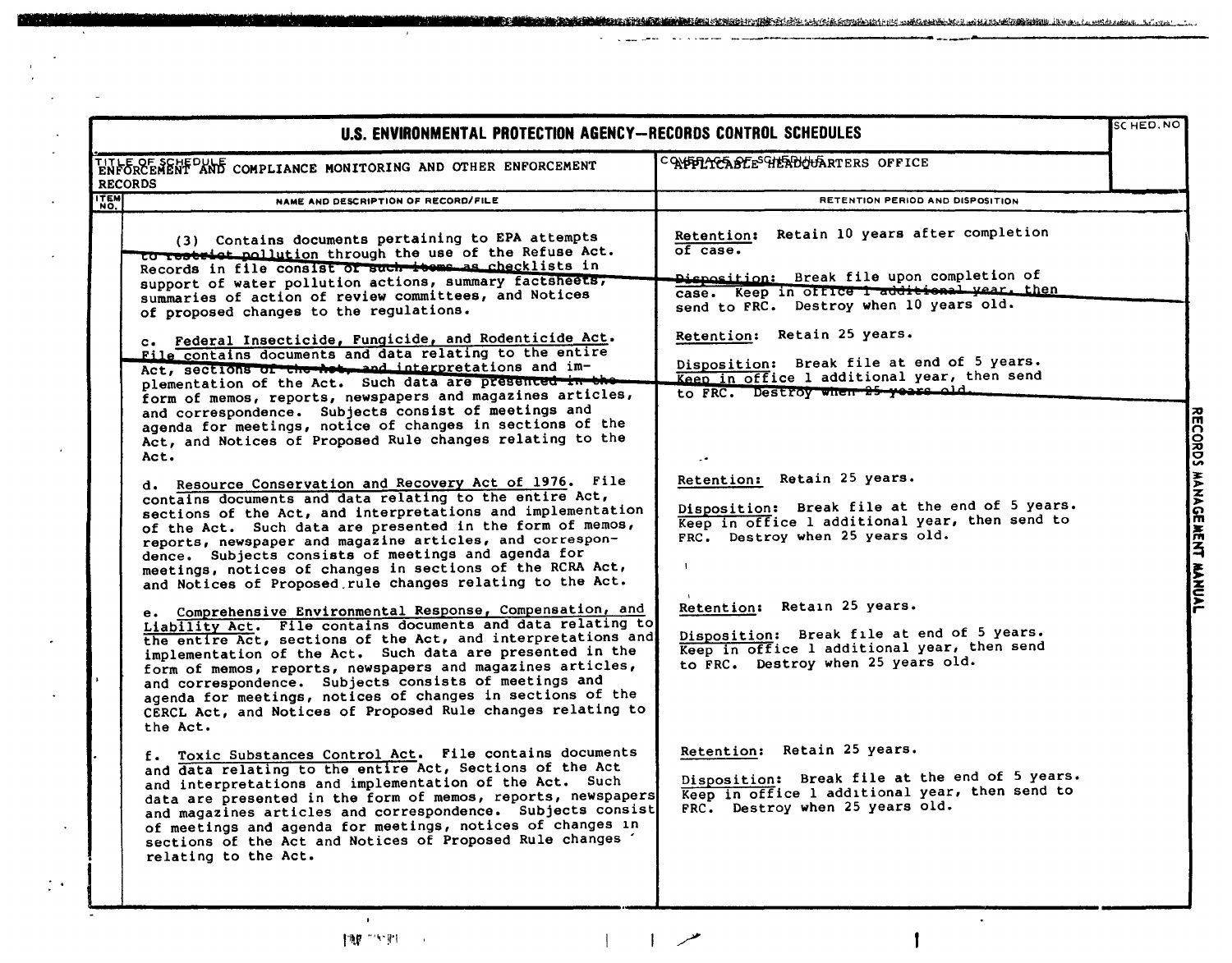|             | U.S. ENVIRONMENTAL PROTECTION AGENCY-RECORDS CONTROL SCHEDULES                                                                                                                                                                                                                                                                                                                                                                                                                                                                                                                                                                                                                                                                                                  |                                                                                                                                                                                                                                                                                                                                                                                                                                                               | SCHED.NO                  |
|-------------|-----------------------------------------------------------------------------------------------------------------------------------------------------------------------------------------------------------------------------------------------------------------------------------------------------------------------------------------------------------------------------------------------------------------------------------------------------------------------------------------------------------------------------------------------------------------------------------------------------------------------------------------------------------------------------------------------------------------------------------------------------------------|---------------------------------------------------------------------------------------------------------------------------------------------------------------------------------------------------------------------------------------------------------------------------------------------------------------------------------------------------------------------------------------------------------------------------------------------------------------|---------------------------|
|             | TITLE OF SCHEDULE COMPLIANCE MONITORING AND OTHER ENFORCEMENT<br><b>RECORDS</b>                                                                                                                                                                                                                                                                                                                                                                                                                                                                                                                                                                                                                                                                                 | CAYPE TERPLE SERE PREADURIERS OFFICE                                                                                                                                                                                                                                                                                                                                                                                                                          |                           |
| <b>TTEM</b> | NAME AND DESCRIPTION OF RECORD/FILE                                                                                                                                                                                                                                                                                                                                                                                                                                                                                                                                                                                                                                                                                                                             | RETENTION PERIOD AND DISPOSITION                                                                                                                                                                                                                                                                                                                                                                                                                              |                           |
|             | g. Other. File contains documents and data relating to<br>the entire hot, sections of the Act, and interpretations<br>and implementation of the Act. Such data are presented in<br>in the form of memos, reports, newspaper and magazine<br>articles, and correspondence. Subjects consists of meetings<br>and agenda for meetings, notices of proposed changes to the<br>regulations.                                                                                                                                                                                                                                                                                                                                                                          | Retention: Retain 25 years.<br>Disposition: Break file at the end of 3 years.<br>Keep in office 1 additional year, then send to<br>FRC. Destroy when 25 years old.                                                                                                                                                                                                                                                                                            |                           |
| 10.         | Enforcement.<br>a. Air.                                                                                                                                                                                                                                                                                                                                                                                                                                                                                                                                                                                                                                                                                                                                         |                                                                                                                                                                                                                                                                                                                                                                                                                                                               |                           |
|             | (1) Contains documents pertaining to the interim<br>program for controlling air pollutants. Documents and<br>data relating to statements of program, analysis of<br>State laws, interim authorization, various program and<br>authorities, and statements from Attorney General.<br>(2) Contains documents pertaining to EPA's enforce-<br>ment of industrial and municipal compliance with clean<br>air regulations and standards. Documents include back-<br>ground study and surveillance reports, violation notices,<br>press releases, and compliance orders.<br>b. Water.<br>(1) Contains documents pertaining to EPA's enforcement<br>of industrial and municipal compliance with clean water<br>regulations and standards. Documents include background | Retention: Retain 20 years.<br>Disposition: Break file upon completion of<br>program. Keep in office I additional year,<br>then send to FRC. Destroy when 20 years old.<br>Retention: Permanent.<br>Disposition: Break file upon the completion<br>of actions. Keep in office 3 additional years,<br>then send to FRC. Keep in FRC 15 years, then-<br>offer to the National Archives.<br>Retention: Permanent.<br>Disposition: Break file upon the completion | RECORDS MANAGEMENT MANUAL |
|             | study and surveillance reports, violation notices, press<br>releases, and compliance reports.<br>(2) Contains documents and data relating to the<br>measurement of mercury-in water, the effect of mercury<br>in water, the effect of mercury on sea Ille, and its<br>effect on consumers, controls to prevent polluting<br>waters with mercury, and compliance by companies.<br>(3) Publications, textbooks, and similar<br>reference data.                                                                                                                                                                                                                                                                                                                    | of action. Keep in ottice 3 additional vears.<br>then send to FRC. Keep in FRC 15 years, then<br>offer to the National Archives.<br>Retention: Permanent.<br>Disposition: Break file at the end of 4 years.<br>Keep in office 2 additional years, then send<br>to FRC. Keep in FRC 15 years, then offer to<br>the National Archives.<br>Retention: None<br>Disposition: Destroy or dispose of when record<br>material has been sent to PRO-                   |                           |
|             |                                                                                                                                                                                                                                                                                                                                                                                                                                                                                                                                                                                                                                                                                                                                                                 |                                                                                                                                                                                                                                                                                                                                                                                                                                                               |                           |

 $\overline{a}$ 

 $\ddot{\phantom{a}}$ 

P. للمسر

 $\mathsf{L}$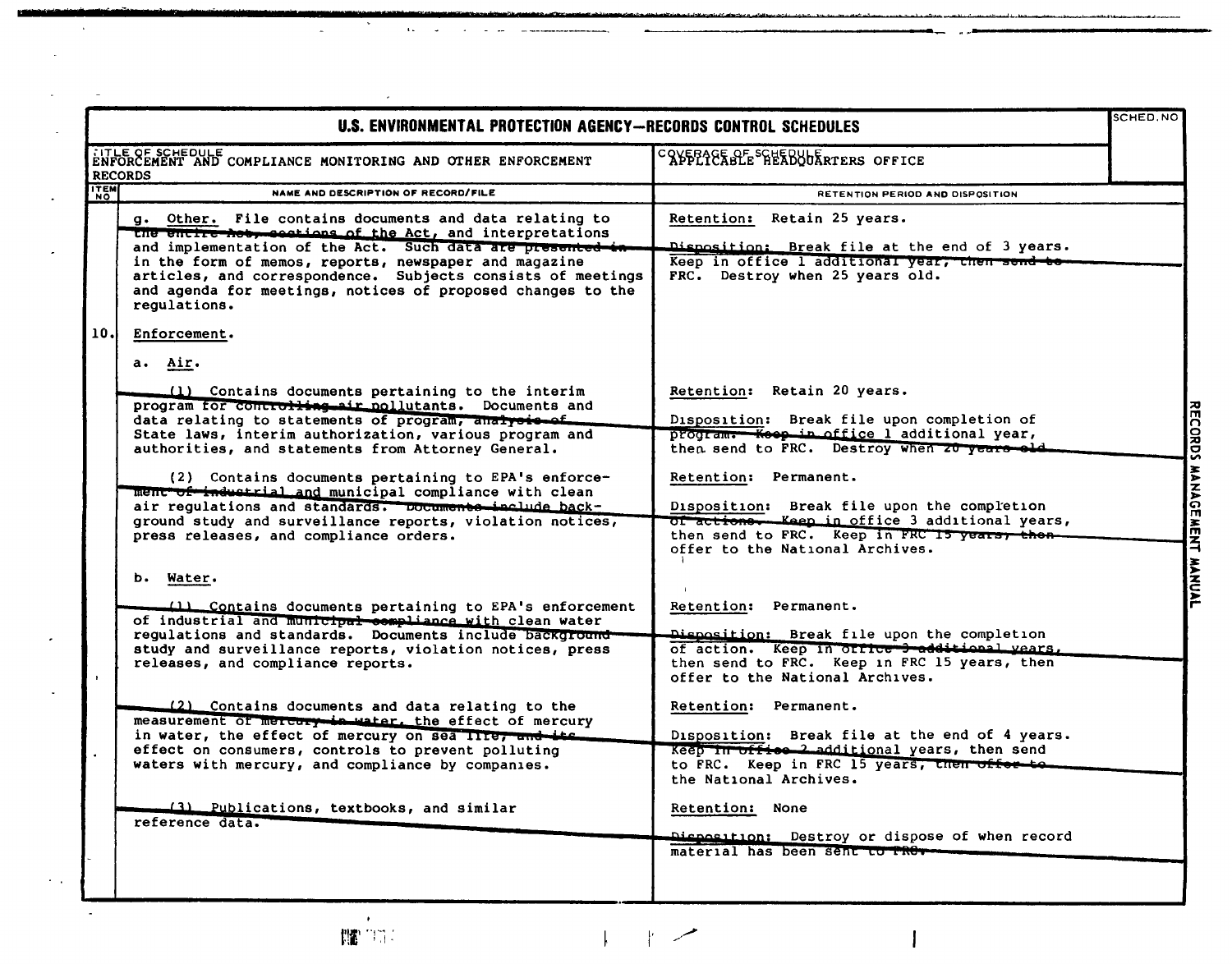| U.S. ENVIRONMENTAL PROTECTION AGENCY-RECORDS CONTROL SCHEDULES |                                                                                                                                                                                                                                                                                                                                                                                                                                                                                                                                                                                                                                                                                                                                                                                                                                                                                                                                                                                                                                                                                                                                                                                                                                                                                                                                                                                                                                                                                                                                                                                                          |                                                                                                                                                                                                                                                                                                                                                                                                                                                                                                                                                                                                                                                                                                                                                                                     |                           |
|----------------------------------------------------------------|----------------------------------------------------------------------------------------------------------------------------------------------------------------------------------------------------------------------------------------------------------------------------------------------------------------------------------------------------------------------------------------------------------------------------------------------------------------------------------------------------------------------------------------------------------------------------------------------------------------------------------------------------------------------------------------------------------------------------------------------------------------------------------------------------------------------------------------------------------------------------------------------------------------------------------------------------------------------------------------------------------------------------------------------------------------------------------------------------------------------------------------------------------------------------------------------------------------------------------------------------------------------------------------------------------------------------------------------------------------------------------------------------------------------------------------------------------------------------------------------------------------------------------------------------------------------------------------------------------|-------------------------------------------------------------------------------------------------------------------------------------------------------------------------------------------------------------------------------------------------------------------------------------------------------------------------------------------------------------------------------------------------------------------------------------------------------------------------------------------------------------------------------------------------------------------------------------------------------------------------------------------------------------------------------------------------------------------------------------------------------------------------------------|---------------------------|
| TITLE OF SCHEDULE<br><b>RECORDS</b>                            | ENFORCEMENT AND COMPLIANCE MONITORING AND OTHER ENFORCEMENT                                                                                                                                                                                                                                                                                                                                                                                                                                                                                                                                                                                                                                                                                                                                                                                                                                                                                                                                                                                                                                                                                                                                                                                                                                                                                                                                                                                                                                                                                                                                              | COVERAGE ALE SCHEDUUR RTERS OFFICE                                                                                                                                                                                                                                                                                                                                                                                                                                                                                                                                                                                                                                                                                                                                                  |                           |
| <b>ITEM</b><br><b>NO</b>                                       | NAME AND DESCRIPTION OF RECORD/FILE                                                                                                                                                                                                                                                                                                                                                                                                                                                                                                                                                                                                                                                                                                                                                                                                                                                                                                                                                                                                                                                                                                                                                                                                                                                                                                                                                                                                                                                                                                                                                                      | RETENTION PERIOD AND DISPOSITION                                                                                                                                                                                                                                                                                                                                                                                                                                                                                                                                                                                                                                                                                                                                                    |                           |
|                                                                | c. Hazardous Waste.<br>(1) Contains documents pertaining to the compliance<br>monitoring and enforcement program for controlling<br>hazardous waste. Documents and data relating to state-<br>ments of program, guidance, policies, strategies, analysis<br>of state laws, interim and final authorities and statements<br>of Attorney General.<br>(2) Contains documents pertaining to EPA's enforce-<br>ment of hazardous waste statutes, regulations, and<br>standards. Documents include case development and liti-<br>gation support files, background studies, legal documents,<br>opinions, reports, attorney work product, surveillance<br>reports violation notices and compliance orders.<br>d. Mobile. Contains documents pertaining to the control<br>of emissions from automobile engines. Documents and data<br>relating to statement of program, analysis of statement<br>of program, analysis of State laws, interim authorizations,<br>various programs and authorities, and statements from<br>Attorney General.<br>e. Pesticides. Contains documents pertaining to the<br>collection of pesticide samples, the laboratory analysis<br>of the samples, the confermity of the packages and labeling<br>to standards and sample content, discovery of violatio<br>and enforcement of activities. File contains such records<br>as sample collection reports, retailer's purchase orders<br>from product shipment from which samples were taken,<br>package labeling, lab analysis reports, case reviews,<br>letters to manufacturers and charge sheets, and manu-<br>facturer's replies. | Retention: Retain 20 years.<br>Disposition: Break file upon completion of<br>program. Keep in office l additional year,<br>then send to FRC. Destroy when 20 years old.<br>Retention: Permanent.<br>Disposition: Break file upon completion of<br>action or appeals, then send to FRC. Keep<br>in FRC 15 years, then offer to the National<br>Archives in 5 year blocks.<br>Retention: Retain 20 years.<br>Disposition: Break file upon completion or<br>termination of case. Keep in office 1<br>additional year, then send to FRC. Destroy<br>when 20 years old.<br>Retention: Destroy 8 years after completion.<br>Disposition: Break file upon completion or<br>termination of case. Keep in office 1 additional<br>year, then transier to the FPC Destroy when<br>8 years old. | RECORDS MANAGEMENT MANUAL |

**Contractor** 

 $\sim$ 

 $\ddot{\cdot}$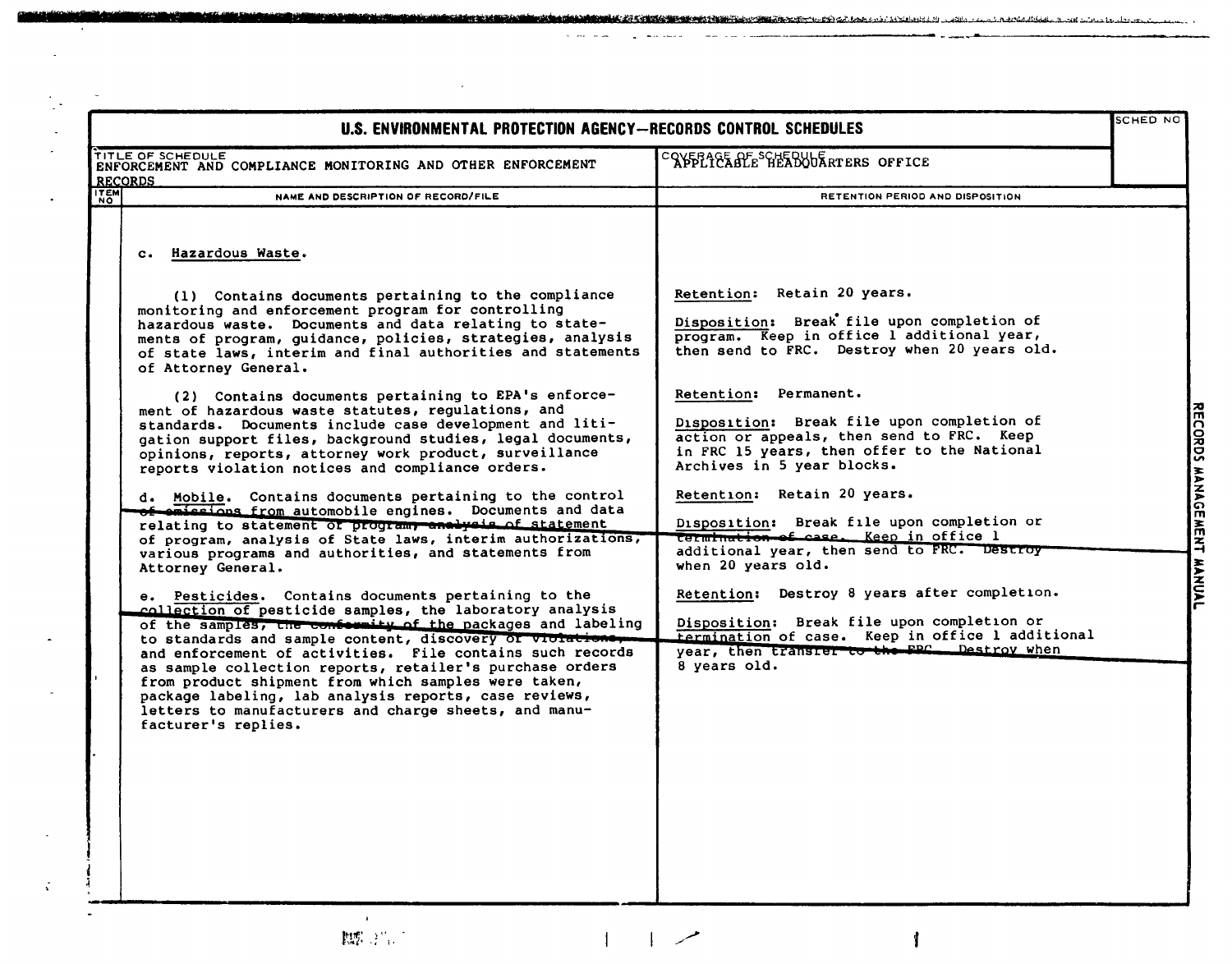|                 | U.S. ENVIRONMENTAL PROTECTION AGENCY-RECORDS CONTROL SCHEDULES                                                                                                                                                                                                                                                                                 |                                                                                                                                                                                                                                  |  |  |  |
|-----------------|------------------------------------------------------------------------------------------------------------------------------------------------------------------------------------------------------------------------------------------------------------------------------------------------------------------------------------------------|----------------------------------------------------------------------------------------------------------------------------------------------------------------------------------------------------------------------------------|--|--|--|
| <b>RECORDS</b>  | ENFORCEMENT <sup>D</sup> AND COMPLIANCE MONITORING AND OTHER ENFORCEMENT                                                                                                                                                                                                                                                                       | COMPLACABLE HEADOUARTERS OFFICE                                                                                                                                                                                                  |  |  |  |
| <b>TEM</b>      | NAME AND DESCRIPTION OF RECORD/FILE                                                                                                                                                                                                                                                                                                            | RETENTION PERIOD AND DISPOSITION                                                                                                                                                                                                 |  |  |  |
|                 | f. Toxic Substances.                                                                                                                                                                                                                                                                                                                           |                                                                                                                                                                                                                                  |  |  |  |
|                 | (1) Contains documents pertaining to the compliance<br>monitoring and enforcement program for controlling toxic<br>substances. Documents and data relating to statements of<br>program, guidance, policies, strategies, analysis of state<br>laws, interim and final authorities and statements of<br>Attorney General.                        | Retention: Retain 20 years.<br>Disposition: Break file upon completion of<br>program. Keep in office l additional year,<br>then send to FRC. Destroy when 20 years old.                                                          |  |  |  |
|                 | (2) Contains documents pertaining to EPA's enforcement<br>of toxic substances statutes, regulations, and standards.<br>Documents include case development and litigation support<br>files, background studies, legal documents, opinions,<br>reports, attorney work product, surveillance reports,<br>violation notices and compliance orders. | Retention: Permanent.<br>Disposition: Break file upon the completion<br>of the action. Keep in office 3 additional<br>years, then send to FRC. Keep in FRC 15 years,<br>then offer to the National Archives in 5 year<br>blocks. |  |  |  |
| 11 <sub>1</sub> | Emission Control Program.                                                                                                                                                                                                                                                                                                                      |                                                                                                                                                                                                                                  |  |  |  |
|                 | a. Guidelines File. Contains documents pertaining to the<br>development, application, and suspension of guidelines and<br>rules for better control of the emissions from automobile<br>engines. File contains documents and data relating to the<br>following:                                                                                 | Retention: Retain 10 years.<br>Disposition: Break file at the end of 2 years.<br>Keep in office 1 additional year, then send<br>to FRC. Destroy when 10 years old.                                                               |  |  |  |
|                 | (1) Advisory circulars (proposed EPA engine configu-<br>ration requirements, application format for heavy duty<br>engine certification, and duration of conformity certifi-<br>cation);                                                                                                                                                        |                                                                                                                                                                                                                                  |  |  |  |
|                 | (2) Ford Flap Maintenance VC 6 (vehicles transported<br>under limited certificate, former President Ford's with-<br>drawal of 1973 application for certification, and request<br>for full certification reply to Justice Department);                                                                                                          |                                                                                                                                                                                                                                  |  |  |  |
|                 | (3) Ford Company CV 7 (former President Ford's dis-<br>closure of unauthorized maintenance and complaint for in-<br>junction and monetary relief); and                                                                                                                                                                                         |                                                                                                                                                                                                                                  |  |  |  |
|                 | (4) Suspension guidelines (procedure for suspension<br>of guidelines, manufacturer's request for public hearing,<br>response to requests to make statement at public hearing,<br>court order, and treatment of confidential information).                                                                                                      |                                                                                                                                                                                                                                  |  |  |  |
|                 |                                                                                                                                                                                                                                                                                                                                                | ٠                                                                                                                                                                                                                                |  |  |  |

 $\left\vert \cdot\right\vert$ 

المسمر المسا

 $\mathbf{I}$ 

 $\bar{r}$ 

 $\overline{a}$ 

<u> 19 mars - Frans Andreas Andrewski, amerikan bisan</u>

1號元件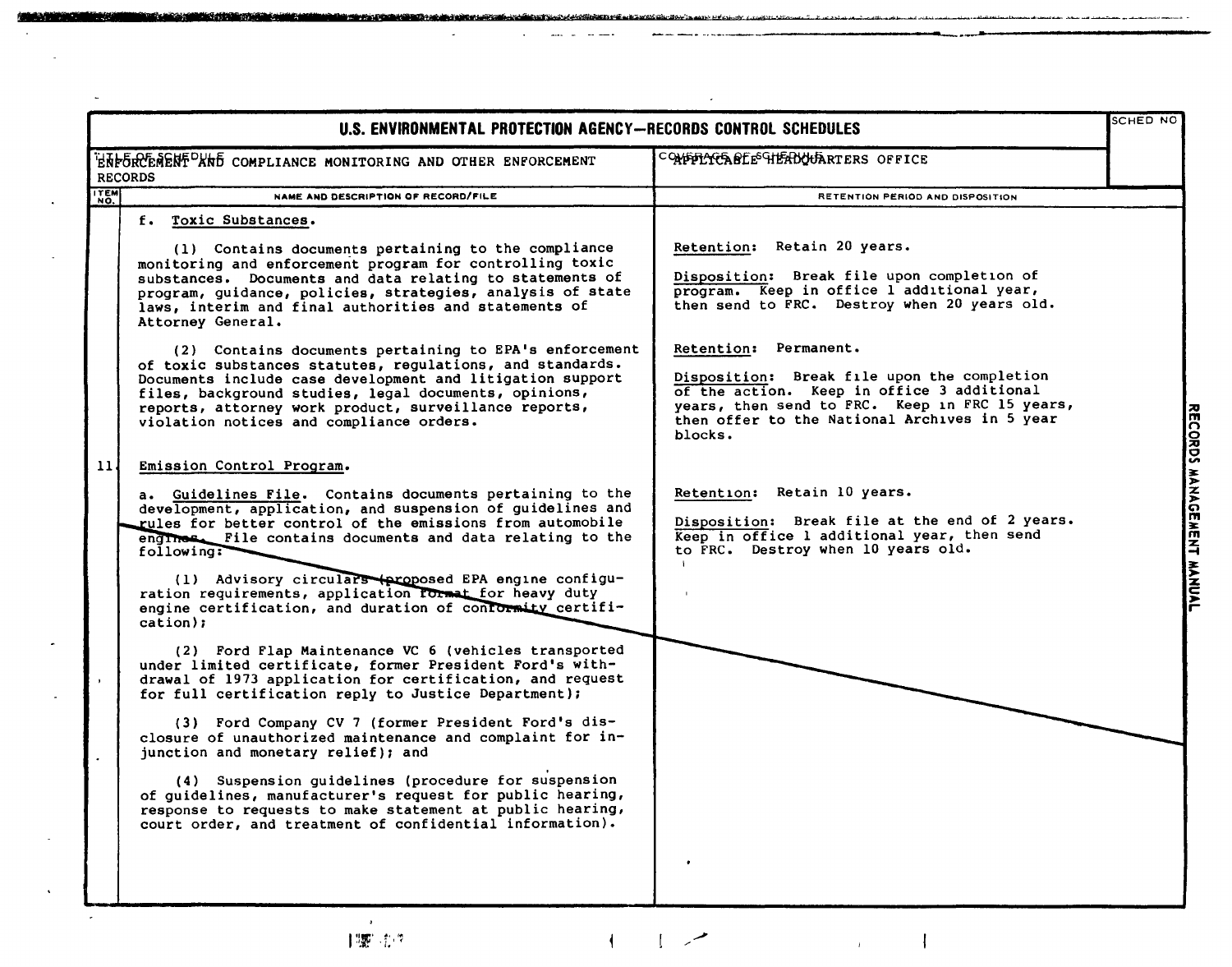| SCHED NO<br>U.S. ENVIRONMENTAL PROTECTION AGENCY-RECORDS CONTROL SCHEDULES |                                                                                                                                                                                                                                                       |                                                                                                                                                                |                           |
|----------------------------------------------------------------------------|-------------------------------------------------------------------------------------------------------------------------------------------------------------------------------------------------------------------------------------------------------|----------------------------------------------------------------------------------------------------------------------------------------------------------------|---------------------------|
| <b>RECORDS</b>                                                             | TITLE OF SCHEDULE<br>ENFORCEMENT AND COMPLIANCE MONITORING AND OTHER ENFORCEMENT                                                                                                                                                                      | COVERAGE OF SCHEDULE<br>APPLICABLE HEADQUARTERS OFFICE                                                                                                         |                           |
| ITEM                                                                       | NAME AND DESCRIPTION OF RECORD/FILE                                                                                                                                                                                                                   | RETENTION PERIOD AND DISPOSITION                                                                                                                               |                           |
|                                                                            | b. Program for Mobile Units File. Contains documents per-<br>taining to the design and operation of programs for mobile<br>units that are in production or are planned for production.<br>File contains doemmants and data relating to the following: | Retention: Retain 10 years.<br>Disposition: Break file at end of 2 years.<br>Keep in office 1 additional year, then send<br>to FRC. Destroy when 10 years old. |                           |
|                                                                            | (1) Laboratory test and analysis (emission-gas content,<br>evaluation, and comments);                                                                                                                                                                 |                                                                                                                                                                |                           |
|                                                                            | (2) Defect devices (policy relating to devices used to<br>circumvent EPA regulations, violations, and penalty);                                                                                                                                       |                                                                                                                                                                |                           |
|                                                                            | (3) General and controlled correspondence (high<br>altitude emission reports and discussions regarding change<br>in standards and regulations); and                                                                                                   |                                                                                                                                                                |                           |
|                                                                            | (4) Suspension guidelines (background data on various<br>automobile and engine manufacturing companies).                                                                                                                                              |                                                                                                                                                                |                           |
|                                                                            | c. Vehicles or Motors Already in Use File. Contains<br>documents pertaining to parts and alterations to<br>webicles or motors already in use. File contains<br>documents and data relating to the following:                                          | Retention: Retain 10 years.<br>Disposition: Break file at end of 2 years.<br>Keep in office 1 additional year, then send to<br>FRC. Destroy when 10 years old. | RECORDS MANAGEMENT MANUAL |
|                                                                            | (1) Advisory circulars (date on antitrust actions);                                                                                                                                                                                                   |                                                                                                                                                                |                           |
|                                                                            | (2) Clippings (ways to prevent air pollution):                                                                                                                                                                                                        |                                                                                                                                                                |                           |
|                                                                            | (3) Standards and test procedures (California<br>exhaust emission tests):                                                                                                                                                                             |                                                                                                                                                                |                           |
| $\mathbf{F}$                                                               | (4) Citizen correspondence (Federal Register,<br>should exemption be made because of high altitude<br>and environmental policy);                                                                                                                      |                                                                                                                                                                |                           |
|                                                                            | (5) Recall investigations (recall of automobile by<br>manufacturer for repair or alteration and General<br>Motor's plan); and                                                                                                                         |                                                                                                                                                                |                           |
|                                                                            | (6) State inspection systems regions (delegation of<br>authority, role of region in enforcement, and organization).                                                                                                                                   |                                                                                                                                                                |                           |
| 12 <sub>1</sub>                                                            | a. Rulemaking File. Contains documents pertaining to rule-<br>making for fuelow File contains documents and data relating<br>to the following:                                                                                                        | Retention: Retain 10 years.<br>Disposition: Break file at the end of 2 years.                                                                                  |                           |
|                                                                            |                                                                                                                                                                                                                                                       | Keep in office I additional year, then send to<br>FRC. Destroy when 10 years old.                                                                              |                           |

a a shi a cha cha ann an chaodh an chaidh ann an chaodh an chaonn an chaidh an chaol an chaidh an chaol an cha

a canala di

控制。

فالأجالات

 $\left| \begin{array}{c} \hline \end{array} \right|$ 

**County**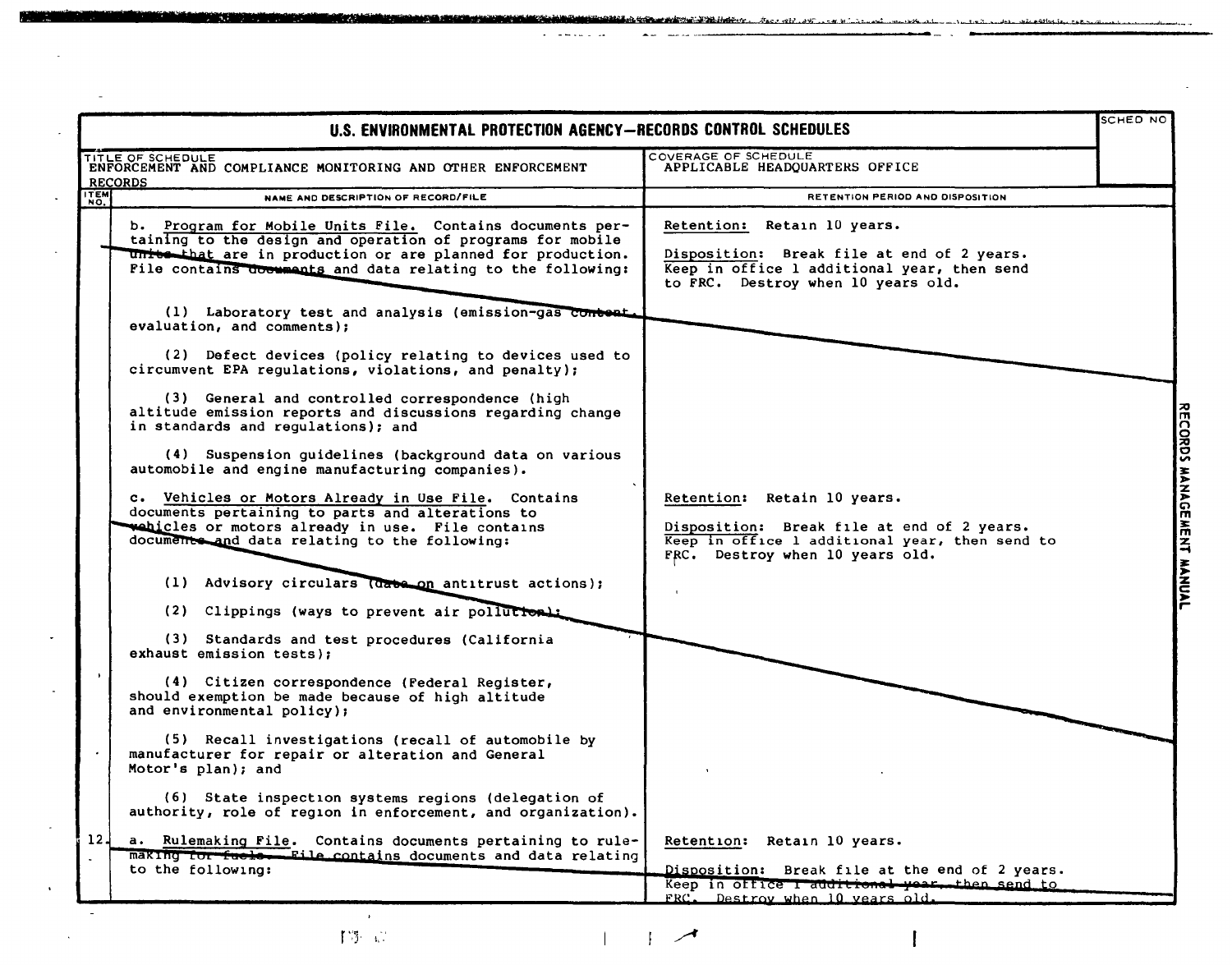| U.S. ENVIRONMENTAL PROTECTION AGENCY-RECORDS CONTROL SCHEDULES |                                                                                                                                                                                                                                                                                                                                                                                                                                                                     |                                                                                                                                                                    |                           |  |
|----------------------------------------------------------------|---------------------------------------------------------------------------------------------------------------------------------------------------------------------------------------------------------------------------------------------------------------------------------------------------------------------------------------------------------------------------------------------------------------------------------------------------------------------|--------------------------------------------------------------------------------------------------------------------------------------------------------------------|---------------------------|--|
|                                                                | ENFORCEMENT AND COMPLIANCE MONITORING AND OTHER ENFORCEMENT<br><b>RECORDS</b>                                                                                                                                                                                                                                                                                                                                                                                       | CRYPEICEBLE <sup>S</sup> HEEBOORTERS OFFICE                                                                                                                        |                           |  |
| <b>ITEM</b>                                                    | NAME AND DESCRIPTION OF RECORD/FILE                                                                                                                                                                                                                                                                                                                                                                                                                                 | RETENTION PERIOD AND DISPOSITION                                                                                                                                   |                           |  |
|                                                                | (1) Fuel registration (lead regulations and National<br>Resources Defense Council, test, health effect, methods, and<br>hearings);                                                                                                                                                                                                                                                                                                                                  |                                                                                                                                                                    |                           |  |
|                                                                | (2) Fuels (waste oil report, speech at gas tax con-<br>ference, additive, composition, state inspection program,<br>and small refiners); and                                                                                                                                                                                                                                                                                                                        |                                                                                                                                                                    |                           |  |
|                                                                | (3) Witnesses (list of witnesses and those waiting<br>to testify).                                                                                                                                                                                                                                                                                                                                                                                                  |                                                                                                                                                                    |                           |  |
|                                                                | b. Vehicles and Engines Imported for Sale/Use File.<br>Contains documents pertaining to the development and<br><b>upplication or regulations and standards governing</b><br>vehicles and engines imported for sale/use. File con-<br>tains documents and data relating to pending import ad-<br>missions, customs rulings, import data systems, import                                                                                                              | Retention: Retain 10 years.<br>Disposition: Break file at the end of 2 years.<br>Keep in office 1 additional year, then send to<br>FRC. Destroy when 10 years old. |                           |  |
| 13.                                                            | exemption policy, import modifications and approvals,<br>grey marketers, operation and approval of test vehicles,<br>and exemptions and waivers.<br>Import Declaration - Motor Vehicles File.                                                                                                                                                                                                                                                                       |                                                                                                                                                                    | RECORDS MANAGEMENT MANUAL |  |
|                                                                | a. Importation of Motor Vehicle Engines. File consists<br>of completed copies of form called "Importation of Motor<br>Vehicle Engines Subject to Federal Pollution Control<br>Regulation (EPA Form 3520-1)." Occasionally a Declaration<br>of Conformity and copy of Health, Education, and Welfare<br>reguiations are attached to the EPA form. The EPA Form<br>3520-1 serves as a source document for the automated pro-<br>cessing of motor vehicle import data. | Retention: Retain 12 months.<br>Disposition: Break file at end of month. Keep<br>in office 12 additional months, then destroy.                                     |                           |  |
|                                                                | b. Code Sheets for Import Declaration - "Moses" Code<br>Sheets. File made up of the "Moses" Code Sheet (EPA HQ<br>Form 178-3) which is used to make the coded data entries<br>from the EPA Form 3520-1.                                                                                                                                                                                                                                                             | Recention: Retain 12 months.<br>Disposition: Break file at end of month Keep<br>in office 12 additional months, then destroy.                                      |                           |  |
|                                                                | c. Imported Vehicle Identification Numbers. Contains<br>listings of imported vehicle and engine numbers supplied<br>by foreign manufacturers or U.S. distributors.                                                                                                                                                                                                                                                                                                  | Retention: Retain 12 months.<br>Disposition: Break file at end of month. Keep<br>in office 12 additional months, then destroy.                                     |                           |  |
|                                                                |                                                                                                                                                                                                                                                                                                                                                                                                                                                                     |                                                                                                                                                                    |                           |  |

J.



 $\mathbf{r}$ 

L.

 $\overline{a}$ 

 $\hat{\textbf{z}}$ 

 $\mathbf{r}$